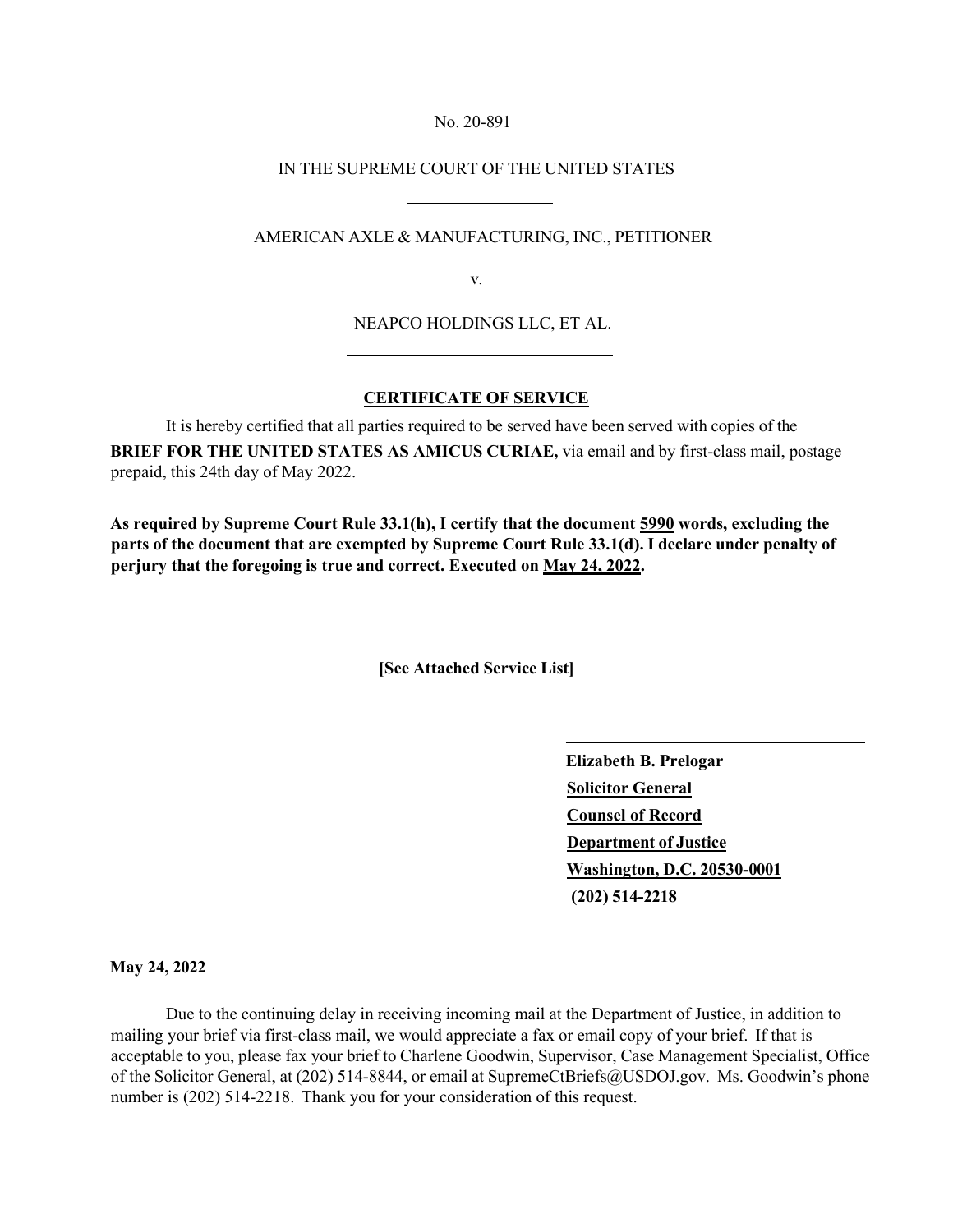20-0891 AMERICAN AXLE & MANUFACTURING< INC. NEAPCO HOLDINGS LLC, ET AL.

> JEREMY COOPER DOERRE TILLMAN WRIGHT, PLLC 3440 TORINGDON WAY SUITE 310 CHARLOTTE, NC 28277 704-248-4883 [JDOERRE@TI-LAW.COM](mailto:JDOERRE@TI-LAW.COM)

LESTER LEE EUBANKS EUBANKS PLLC 12777 JONES RD SUITE 465 HOUSTON, TX 77070 281-975-4005 LEUBANKS@EUBANKSIP

JORROLD JOSEPH GANZFRIED GANZFRIED LAW 5335 WISCONSIN AVE., NW SUITE 440 WASHINGTON, DC 20015 202-486-2004 [JJG@GANZFRIEDLAW.COM](mailto:JJG@GANZFRIEDLAW.COM)

J. MICHAEL HUGET HONIGMAN LLP 315 EAST EISENHOWER PARKWAY SUITE 100 ANN ARBOR, MI 48108 734-418-4254 MHUGET@HONIGMAN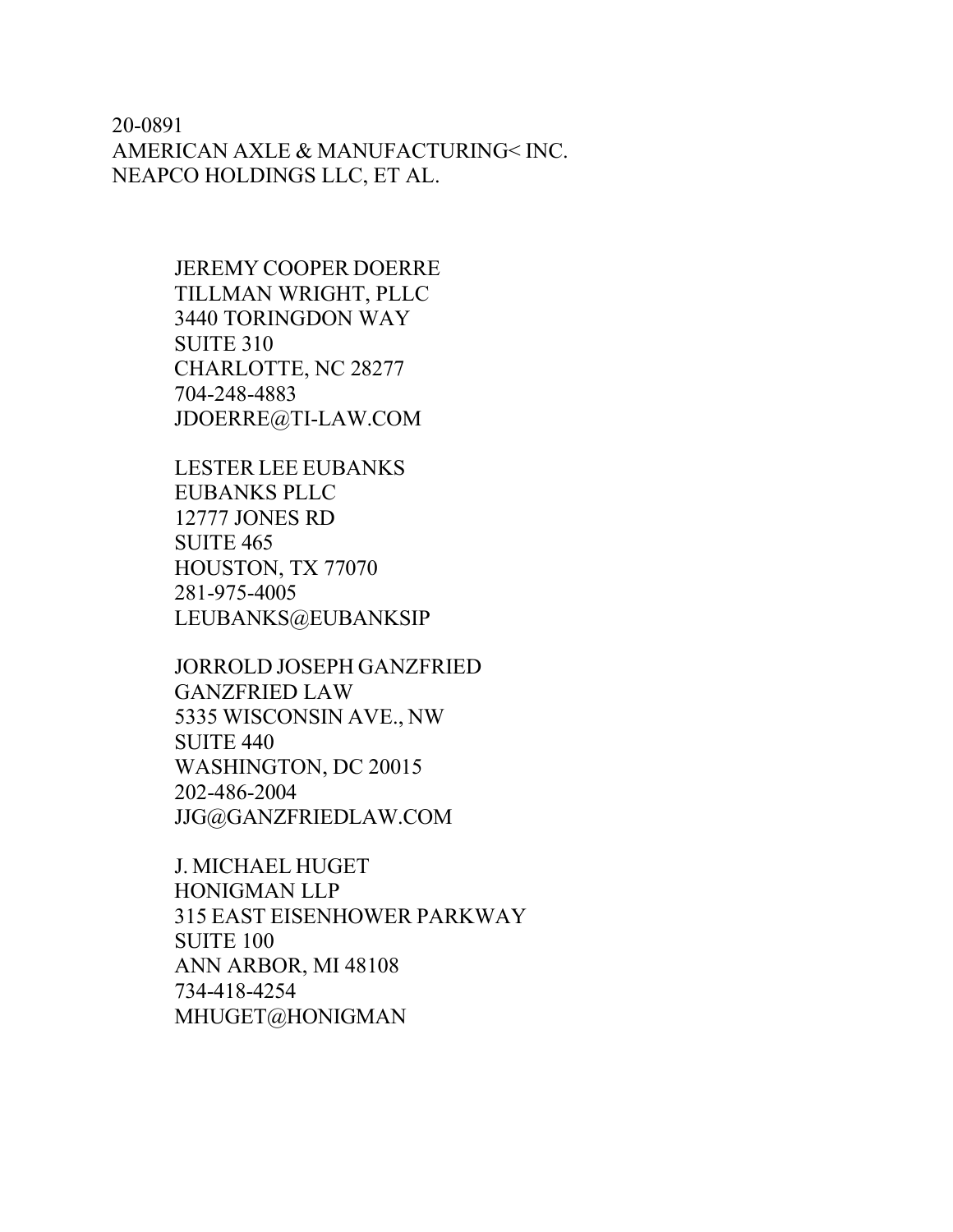CHARLES ROBERT MACEDO AMSTER, ROTHSTEIN & EBENSTEIN LLP 90 PARK AVENUE NEW YORK, NY 10016 212-336-8074 [CMADEDO@ARELAW.COM](mailto:CMADEDO@ARELAW.COM)

PETER S. MENELL UNIV. OV CALIFORNIA, BERKELEY SCHOOL OF LAW 225 BANCROFT WAY BERKELEY, CA 94720-7200 510-642-5489 [PMENELL@LAW.BERKELEYEDU](mailto:PMENELL@LAW.BERKELEYEDU)

KEVIN EDWARD NOONAN MCDONNELL BOEHNEN HULBERT & BERGHOFF LLP 300 SOUTH WACKER DRIVE SUITE 3100 CHICAGO, IL 60606 312-913-0001 [NOONAN@MBHB.COM](mailto:NOONAN@MBHB.COM)

JAMES RICHARD NUTTALL STEPTOE & JOHNSON LLP 227 WEST MONROE SUITE 4700 CHICAGO, IL 60606 312-577-1260 [JNUTTALL@STEPTOE.COM](mailto:JNUTTALL@STEPTOE.COM)